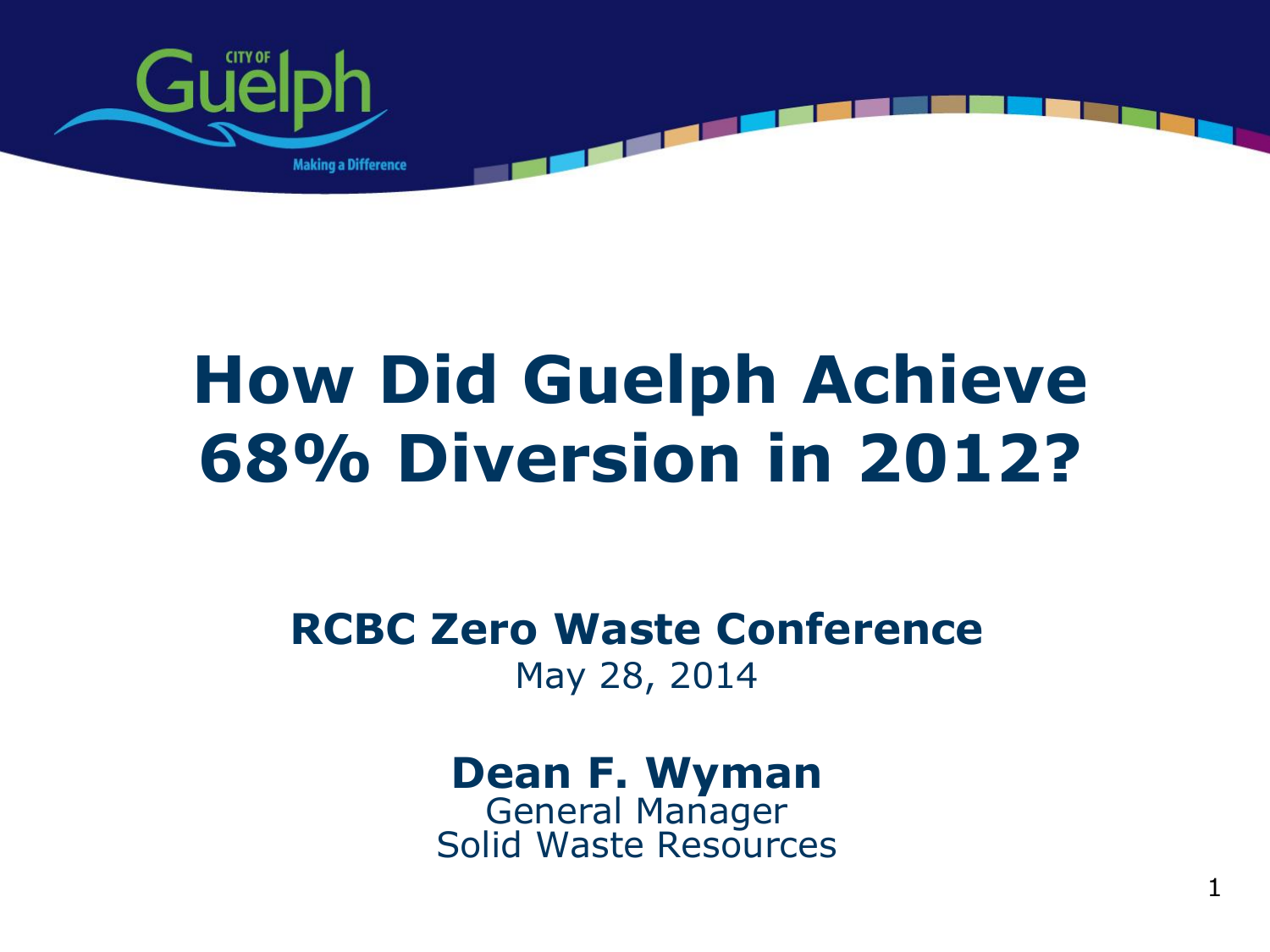

## **Topics for Discussion**

- Introductory Comments
- Guelph: Facts & History
- Guelph's Strategic Plan: Foundation for increasing diversion
- What changed to achieve 68%?
- What the future holds…
- Questions?

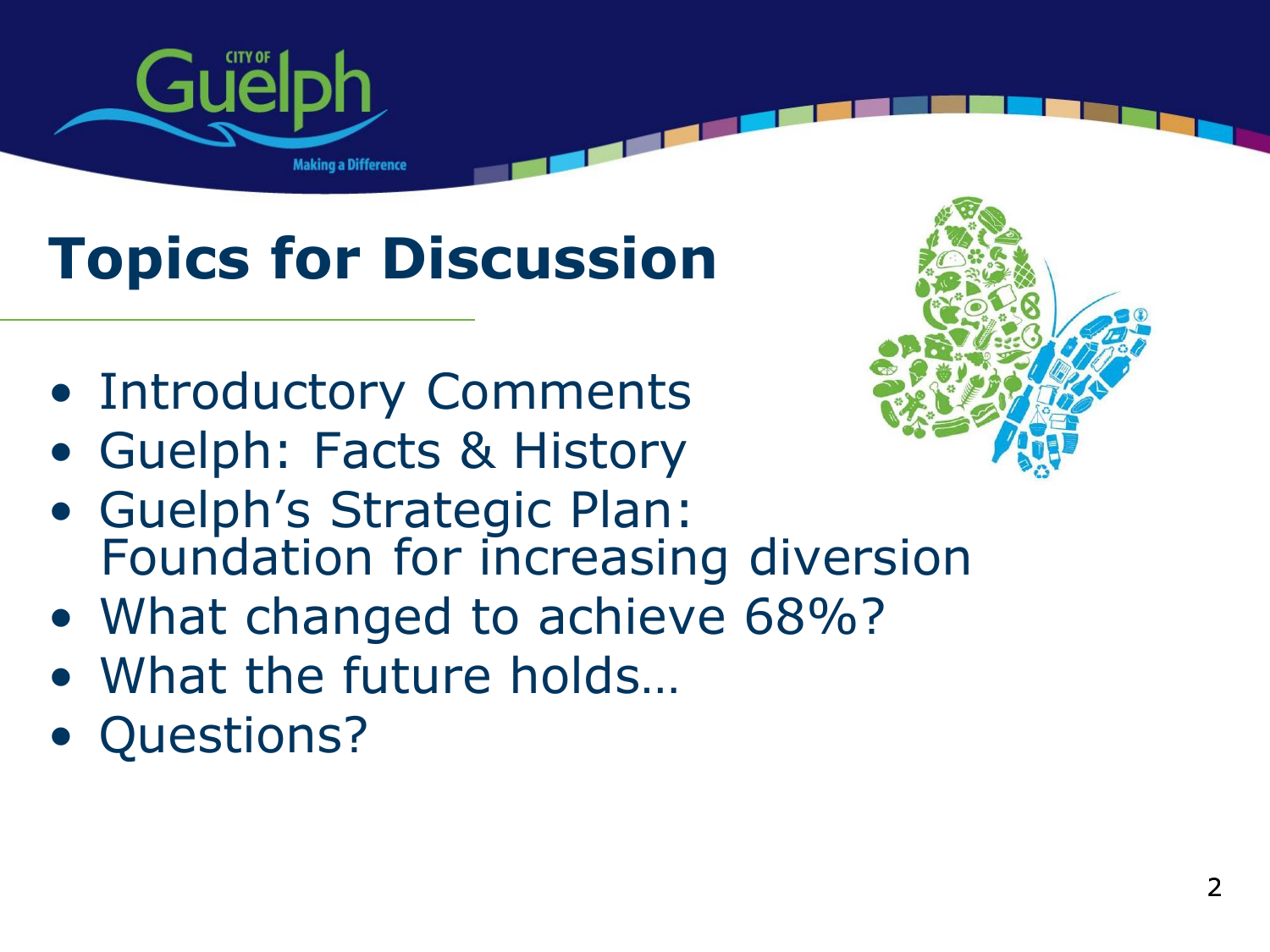

## **Introductory Comments**

Received the 2012 Ron Lance Award from Waste Diversion Ontario for achieving the highest residential diversion rate in Ontario

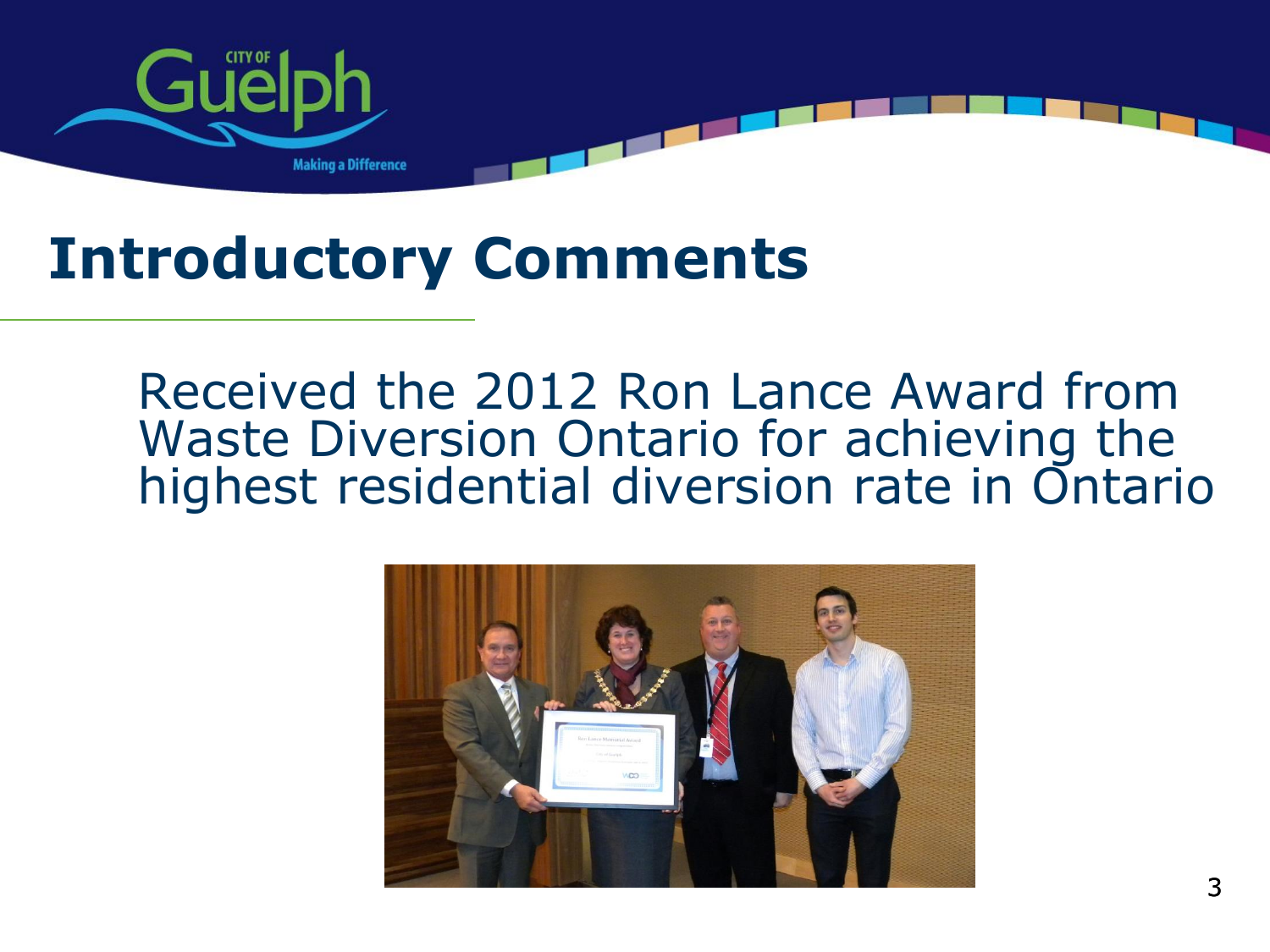

## **Introductory Comments**

- Diversion rate in 2012 was 68%
- Success due to:
	- Residential participation
	- Political support
	- Enthusiastic staff

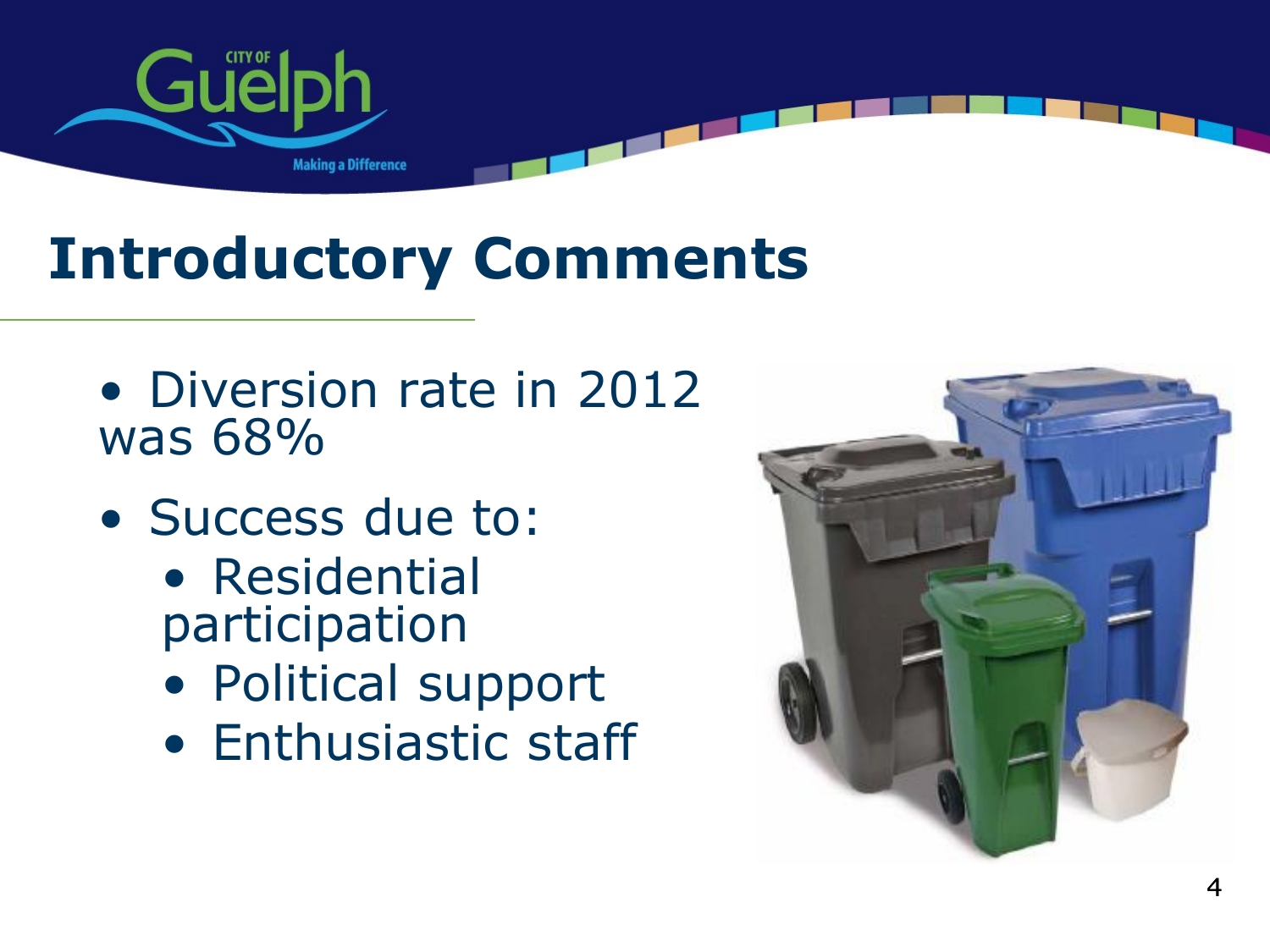

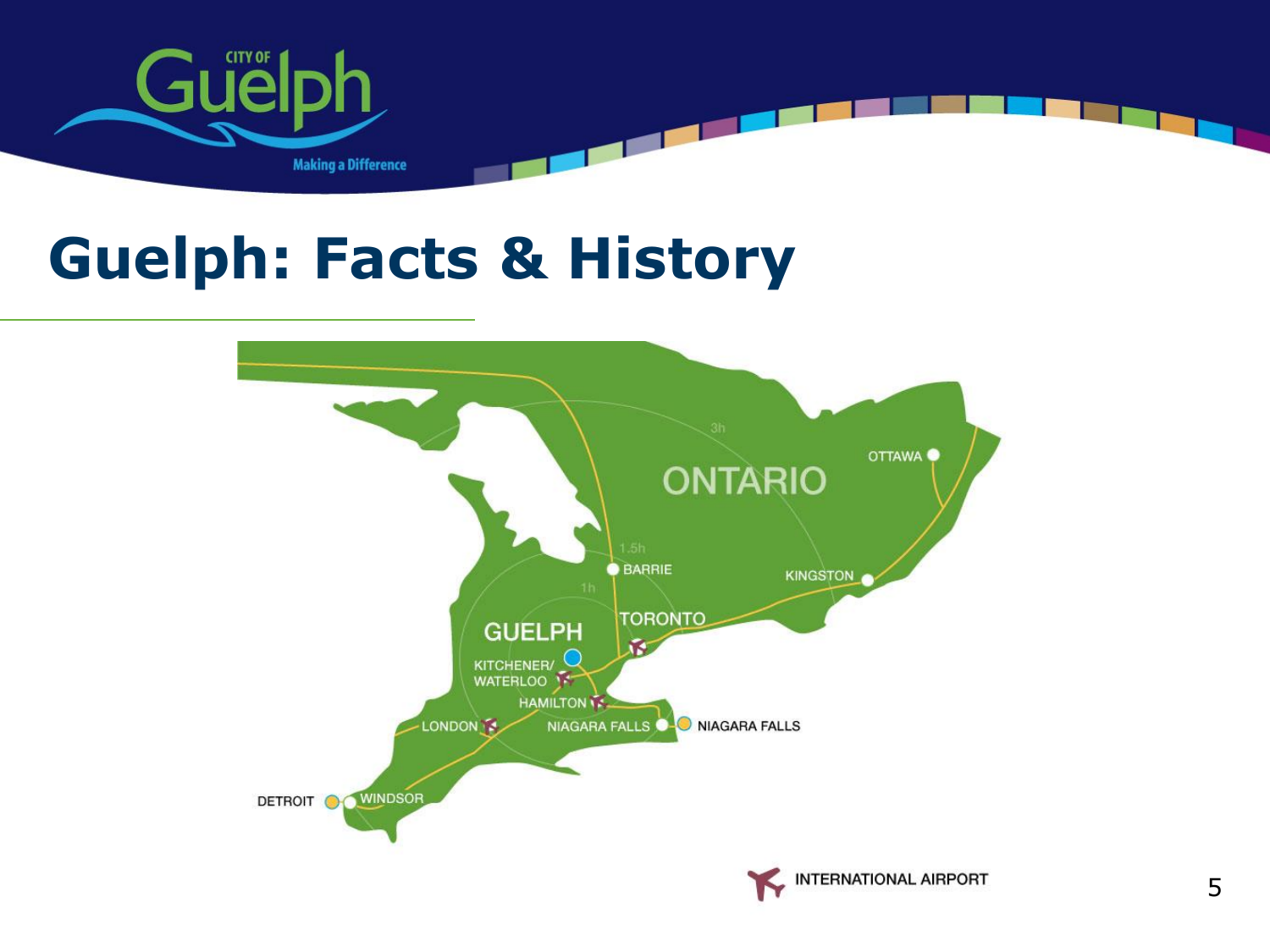

- Population of approximately 125,000
- City provides fully integrated solid waste services to approximately 46,000 households
- Guelph has a history of environmental stewardship

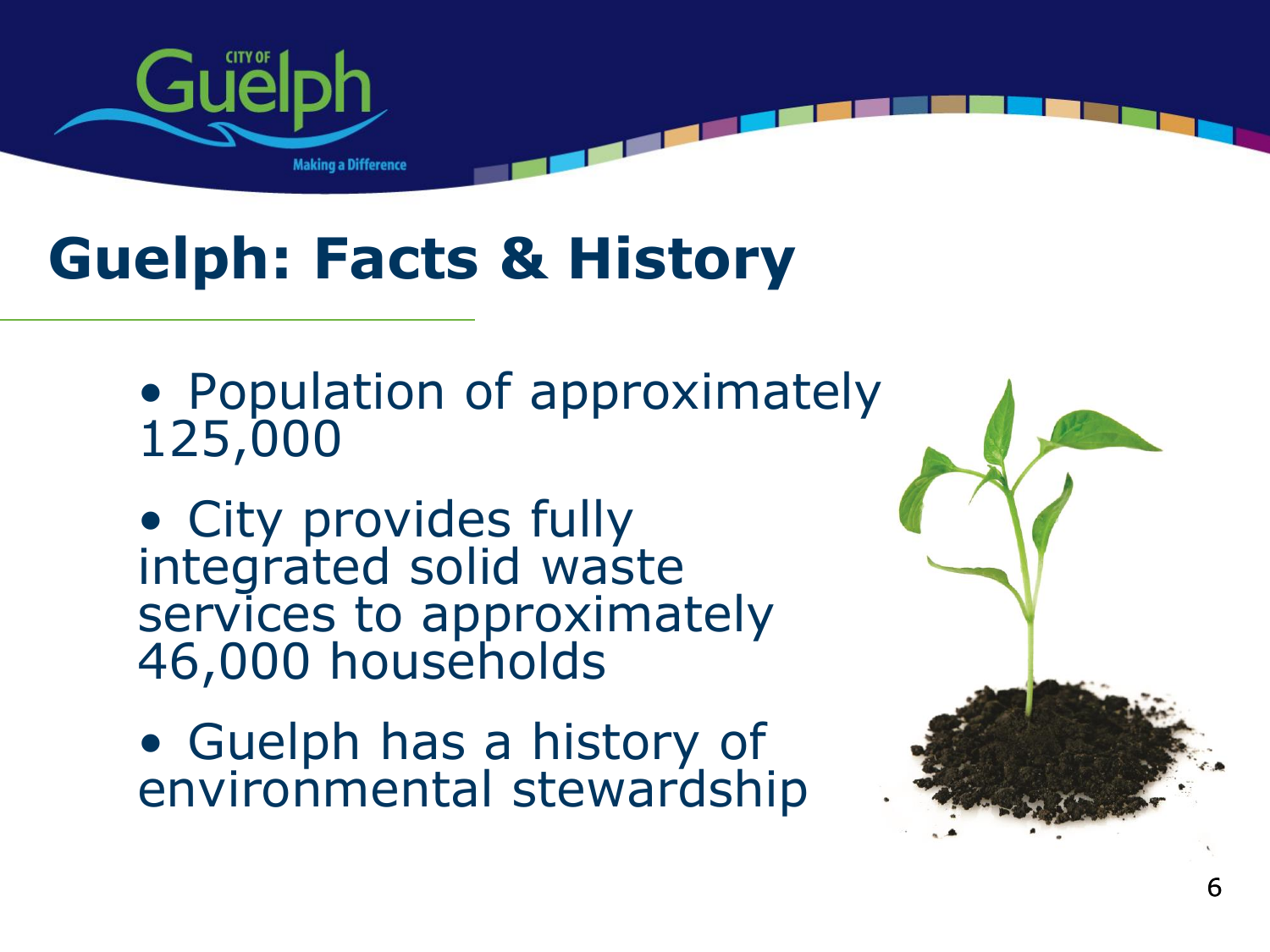

- Guelph's first composter opened in 1996
- Design capacity = 35,000 tonnes/year
- First municipal owned and operated composting facility in Ontario
- Aerobic composting in six channels with diesel turners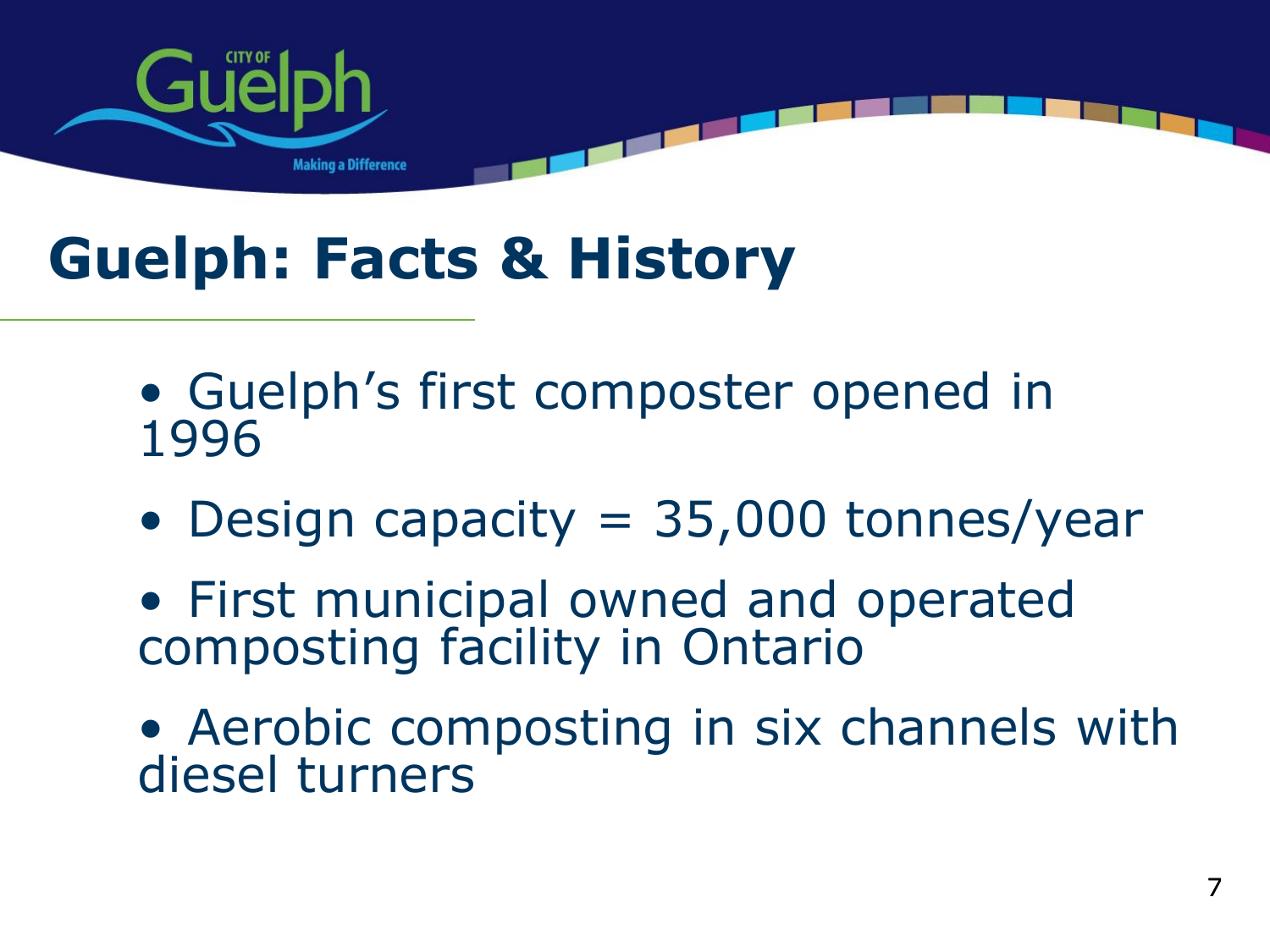

#### **Success or Failure?**

• Successfully diverted over 100,000 tonnes of organic material from landfill in ten years

• Over 100 odour complaints over three years

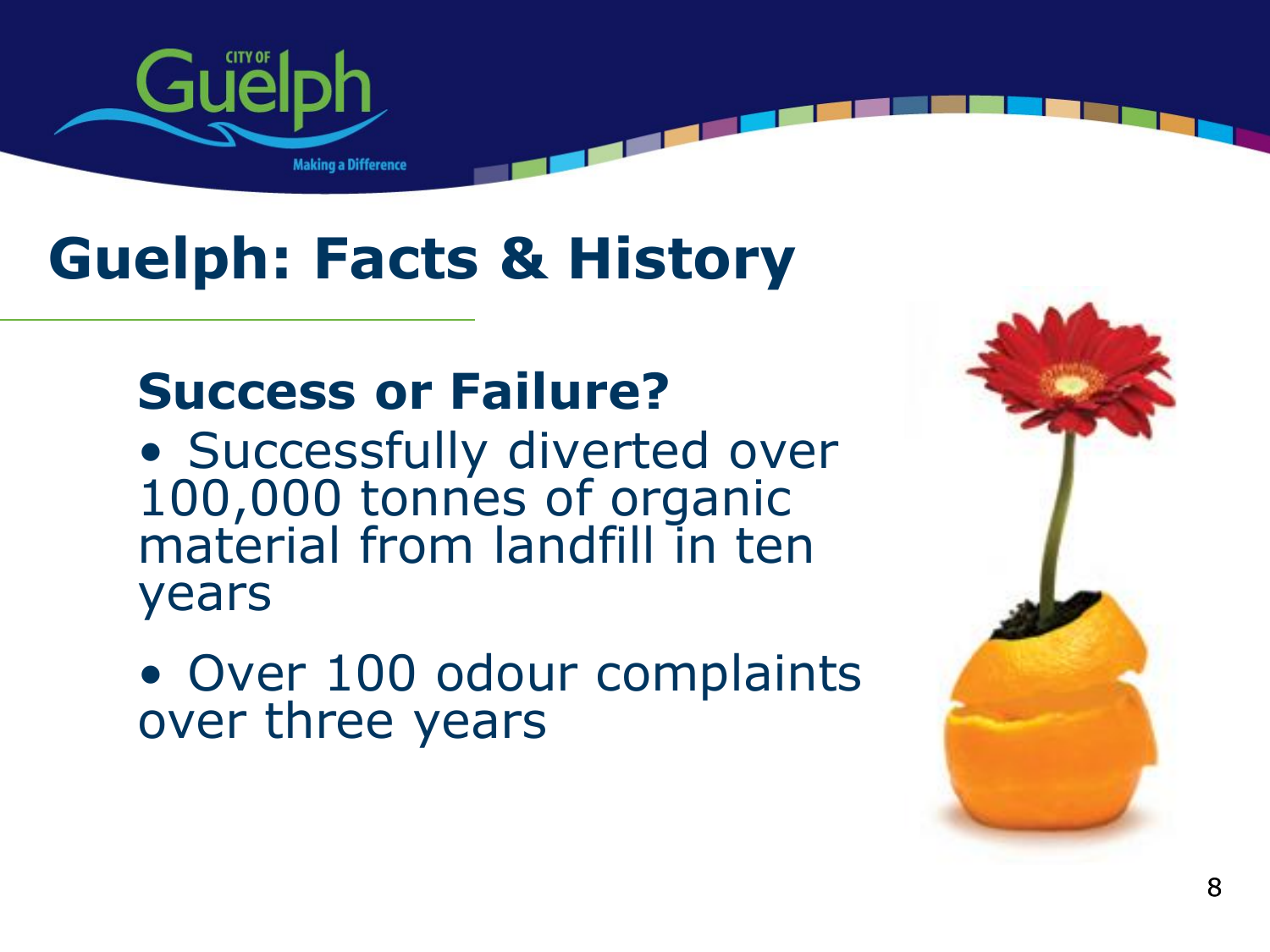

#### **Success or Failure?**

• City charged on nine counts of noncompliance, ultimately convicted on one count of creating a nuisance

• City pled guilty and paid \$40,000 fine plus victim surcharge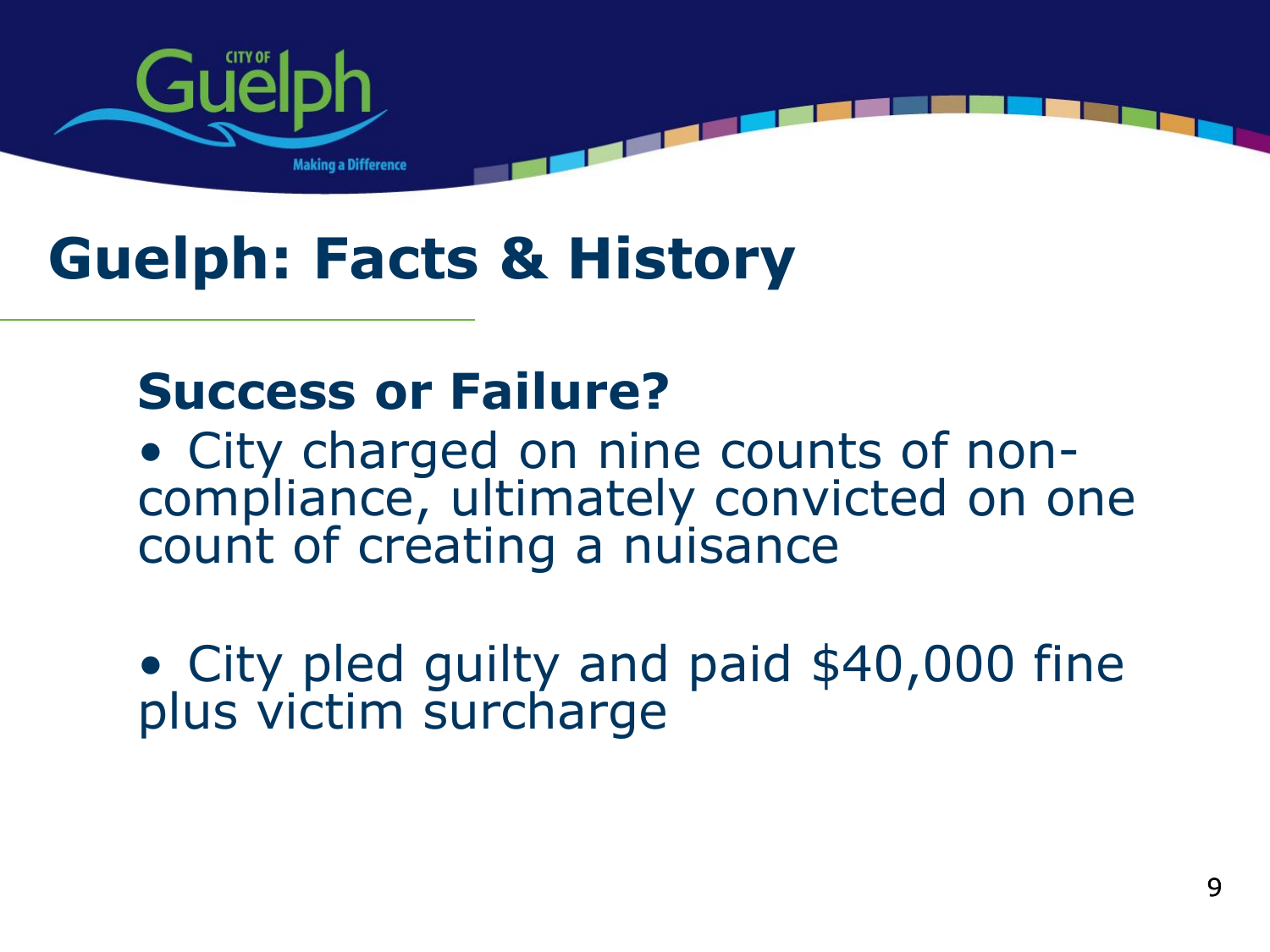

#### **Guelph's Strategic Plan: Foundation for Increasing Diversion**

• 2007 Strategic Plan

• "A leader in conservation and resource protection/enhancement"

• "Less waste per capita than any comparable Canadian city"

• Strategic Project = Construct a new Organic Waste Processing Facility (OWPF)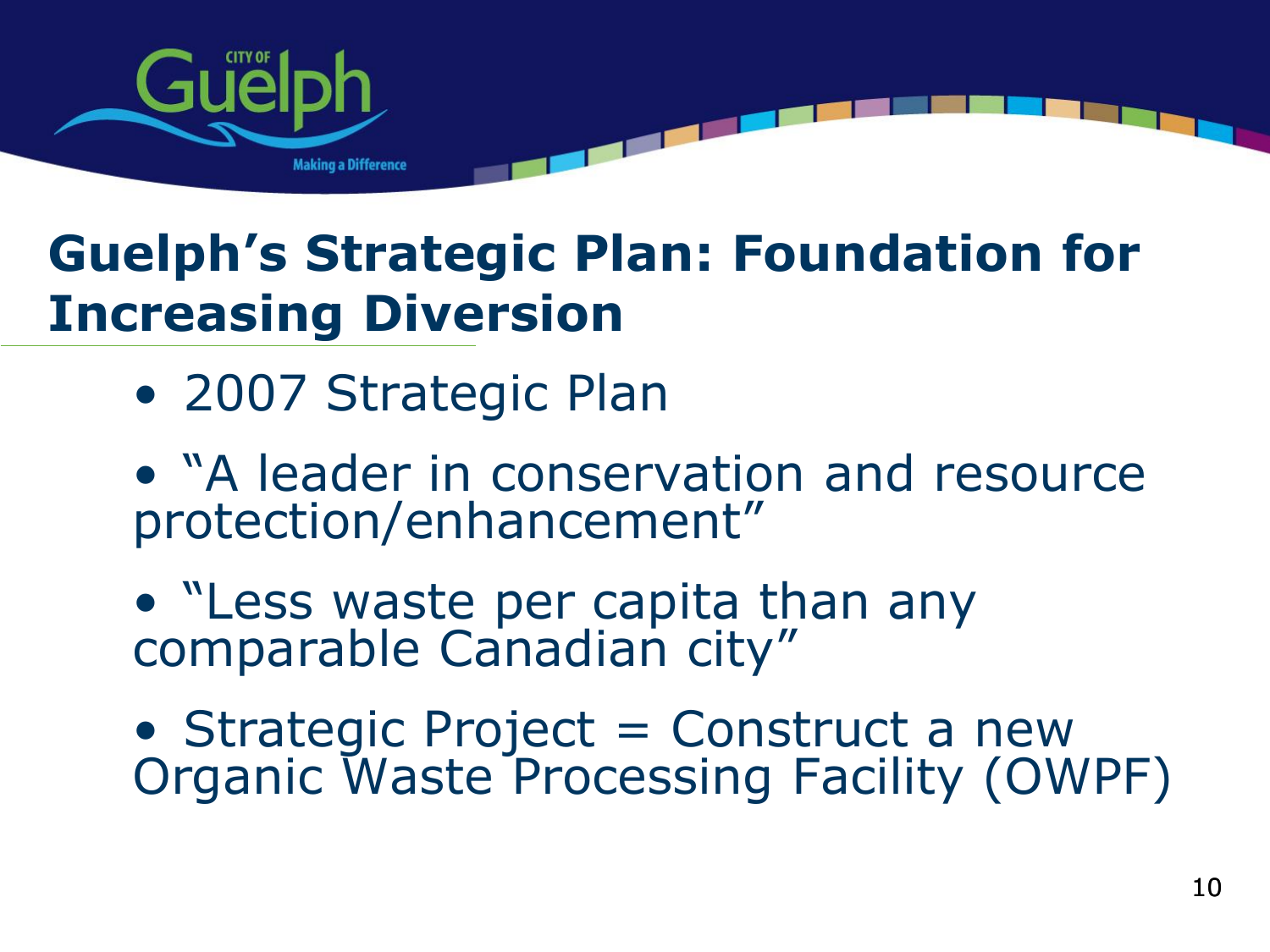

- Short term and long term (25 years) initiatives and programs to achieve these targets
- Approved by Council in September 2008

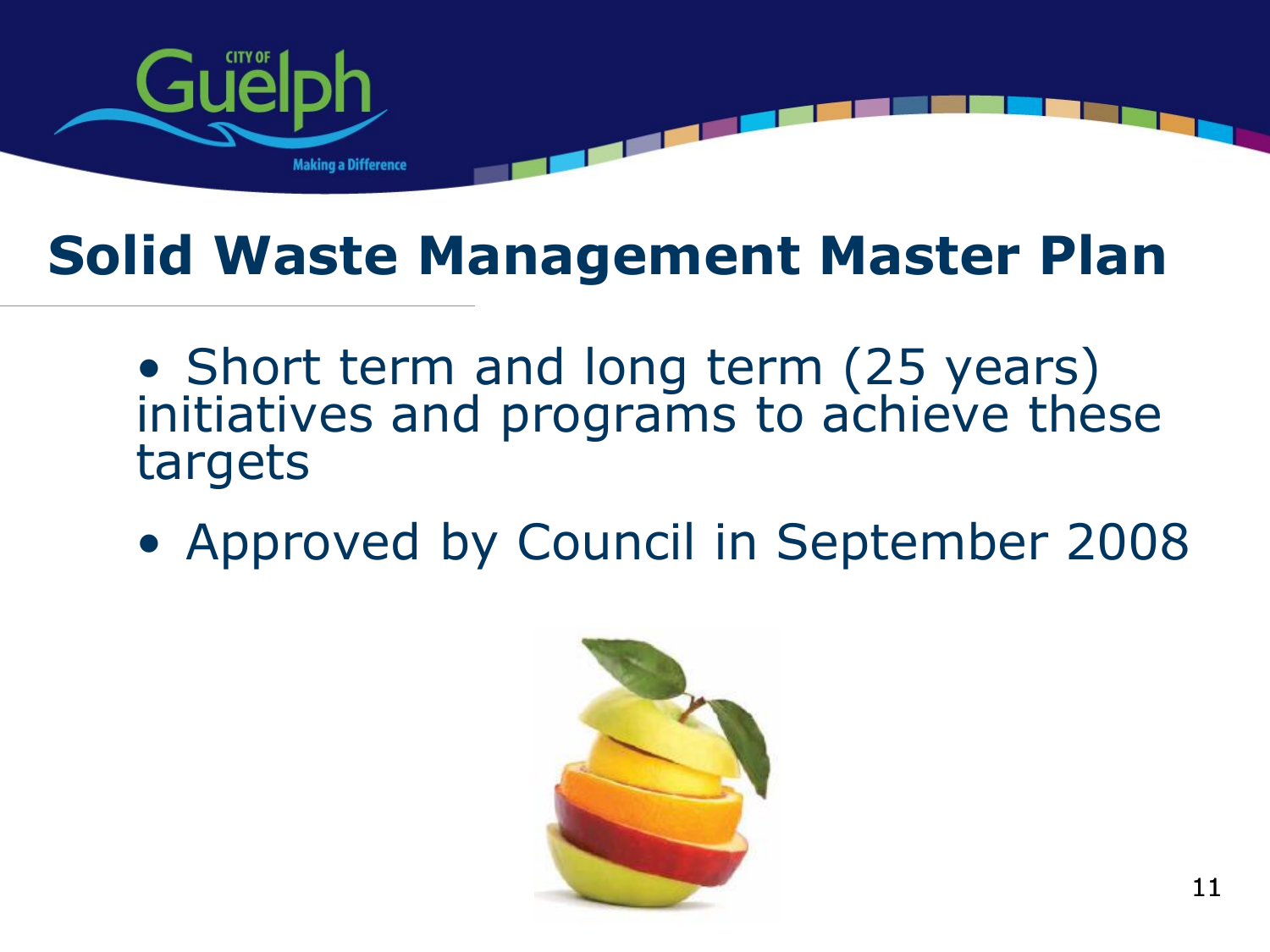

### **Three guiding principals and goals:**

- 1. Minimize solid waste disposal requirements
- 2. Minimize impacts of solid waste diversion and disposal
- 3. Ensure fiscal responsibility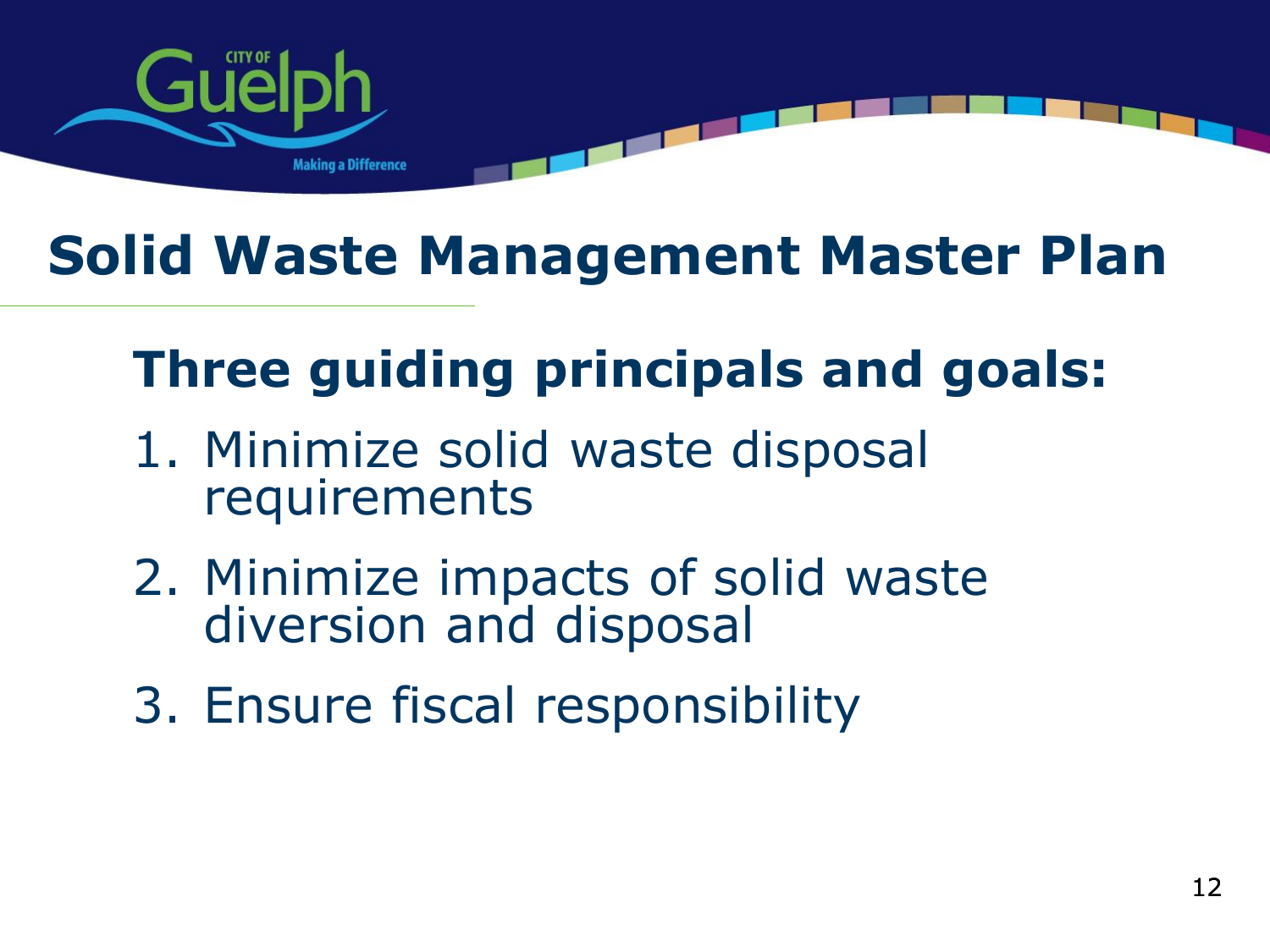

Conclusions and Recommendations:

- Waste minimization adopt a Zero Waste **Policy**
- Construct at new Organic Waste Processing Facility (OWPF)
- Improve special event and open space recycling
- Waste minimization and education initiatives in schools
- Re-focus and re-develop waste reduction messages and promotions and education programs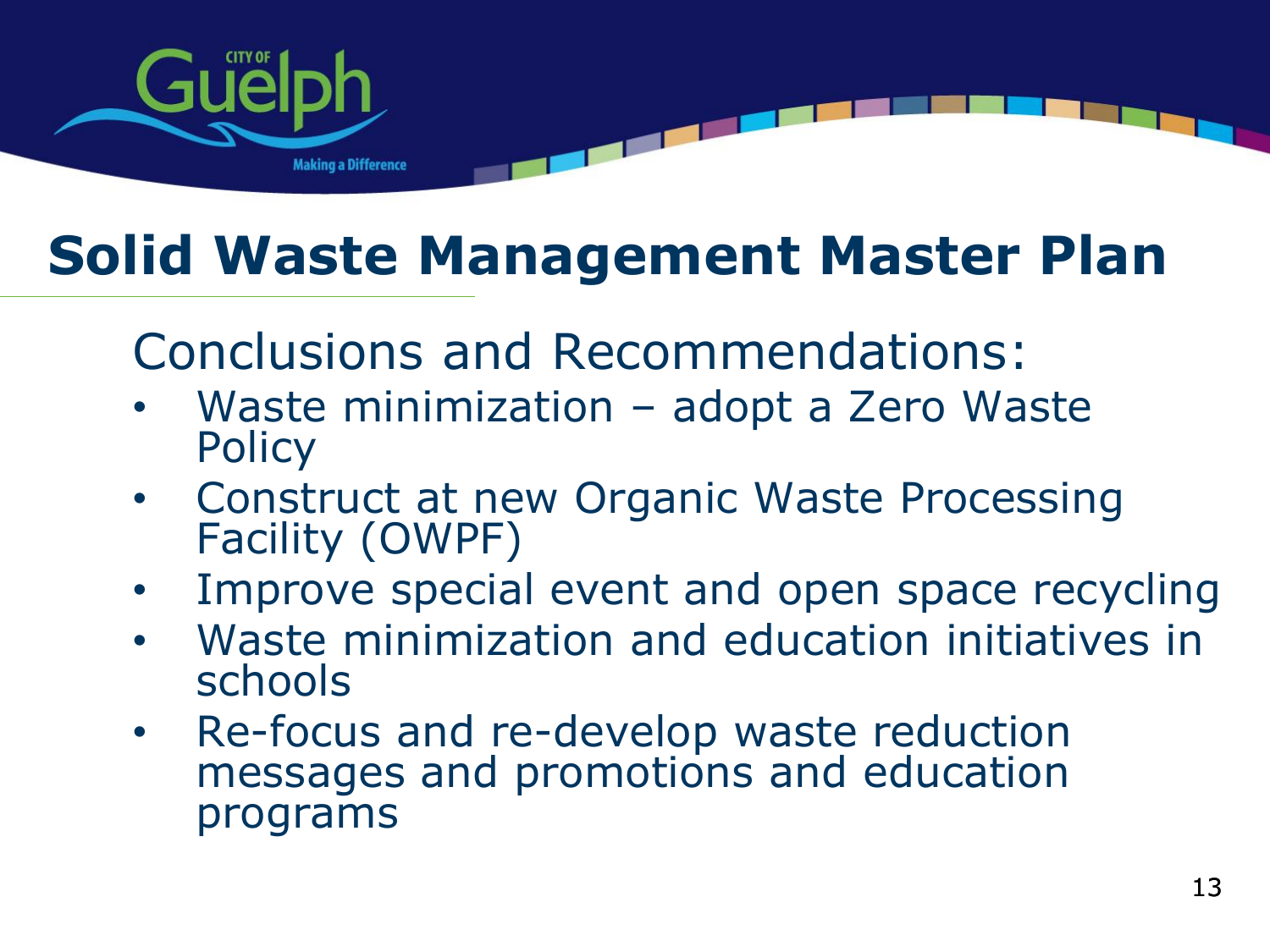

#### **Waste Reduction Targets**

- 55% by end of 2012
- 65% by end of 2016
- 70% by 2021





**City of Guelph achieved 68% residential diversion rate in 2012!**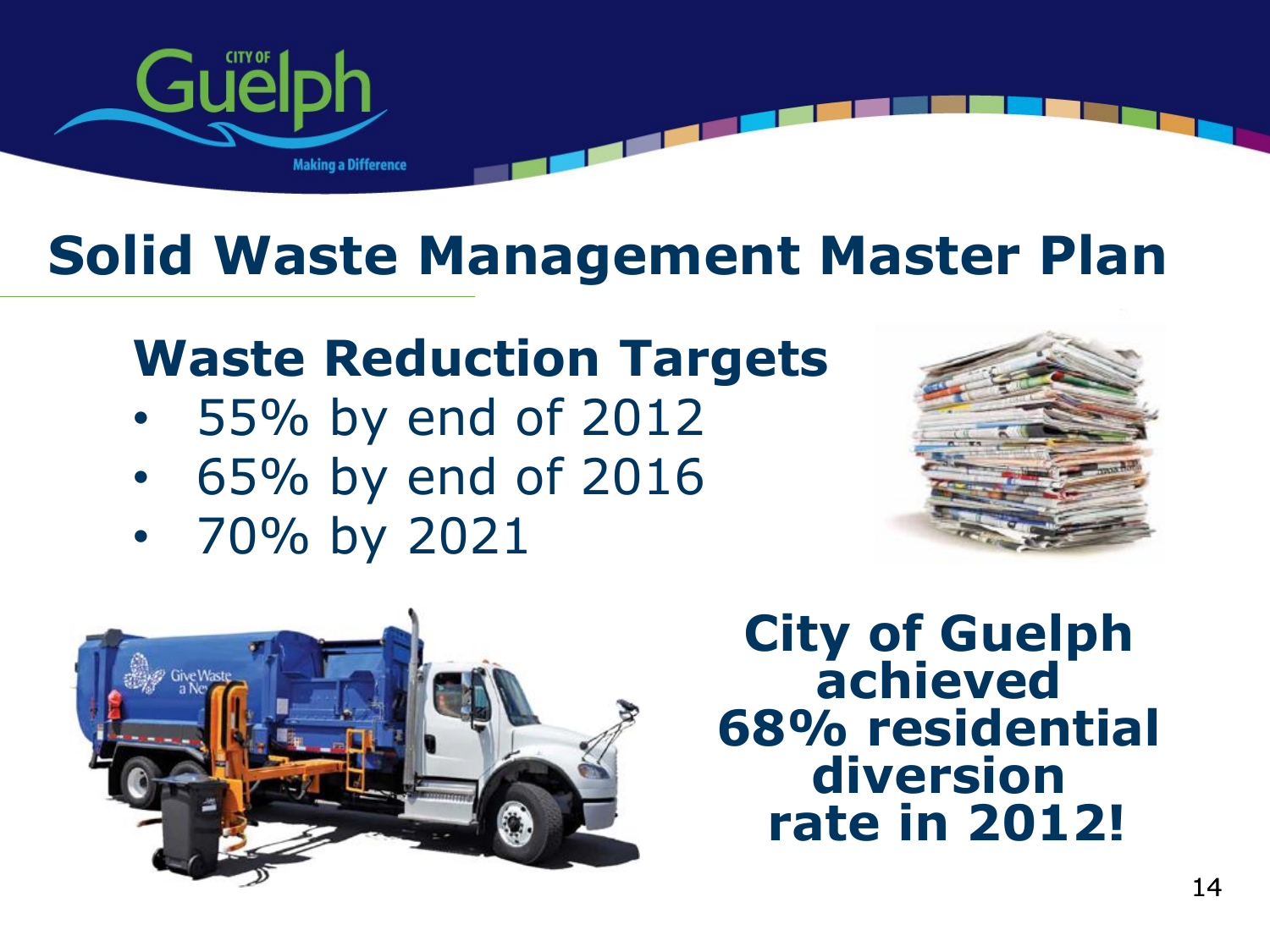

**2012 Residential Diversion Calculation:**

- Generated: **43,759.99 T**
- Diverted: **29,642.54 T**
- Disposed: **14,117.45 T**

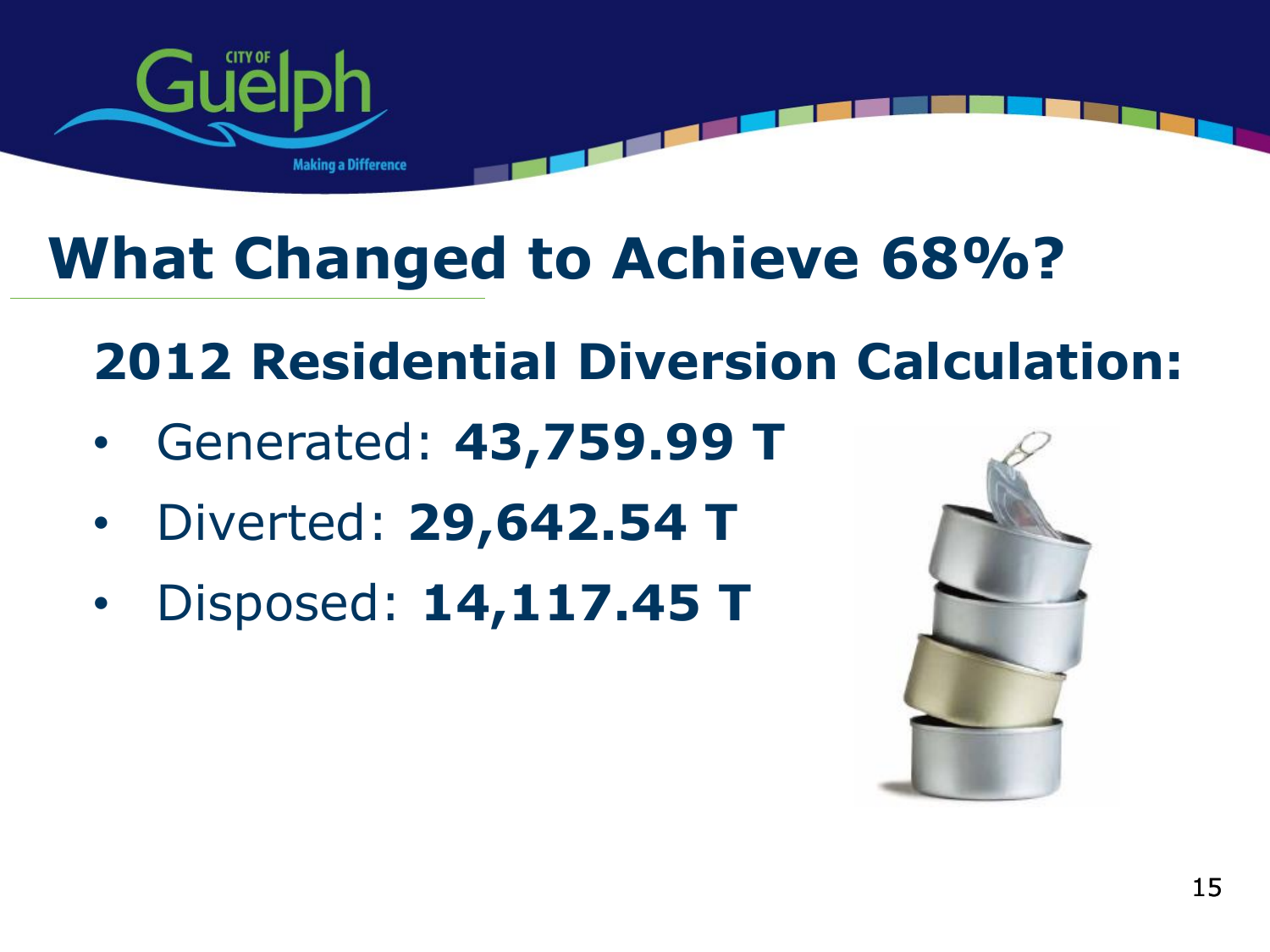

#### **Residential Waste Diverted by Material Type:**

- Deposit Return/LCBO: **677.73 T**
- Backyard Composting: **1,271.80 T**
- Grasscycling: **1,391.50 T**
- Residential Recyclables Diverted: **12,148.14 T**
- Residential Organics Diverted: **13,833.84 T**
- MHSW: **319.53 T**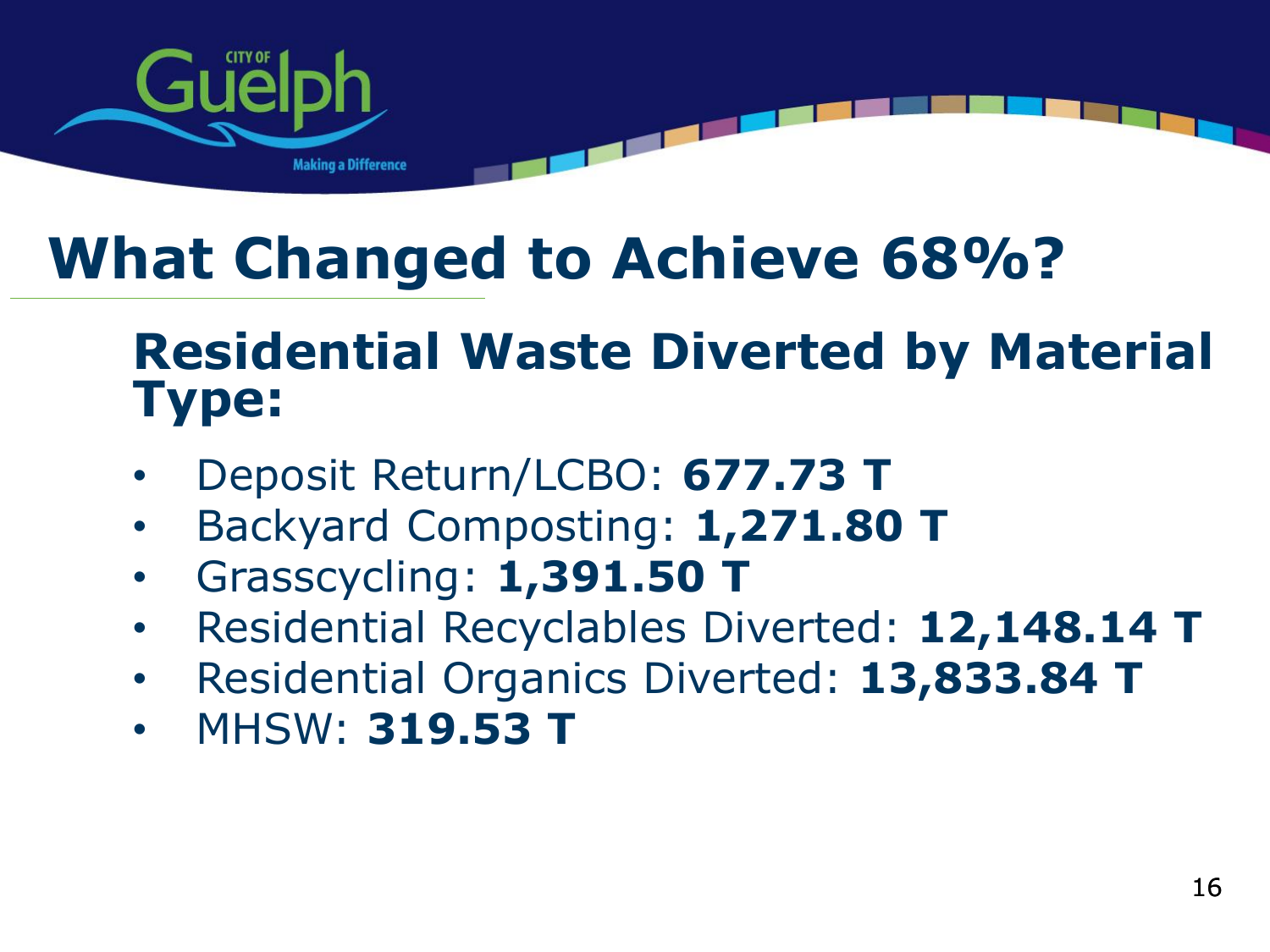

#### **Residential Waste Diverted by Material Type**

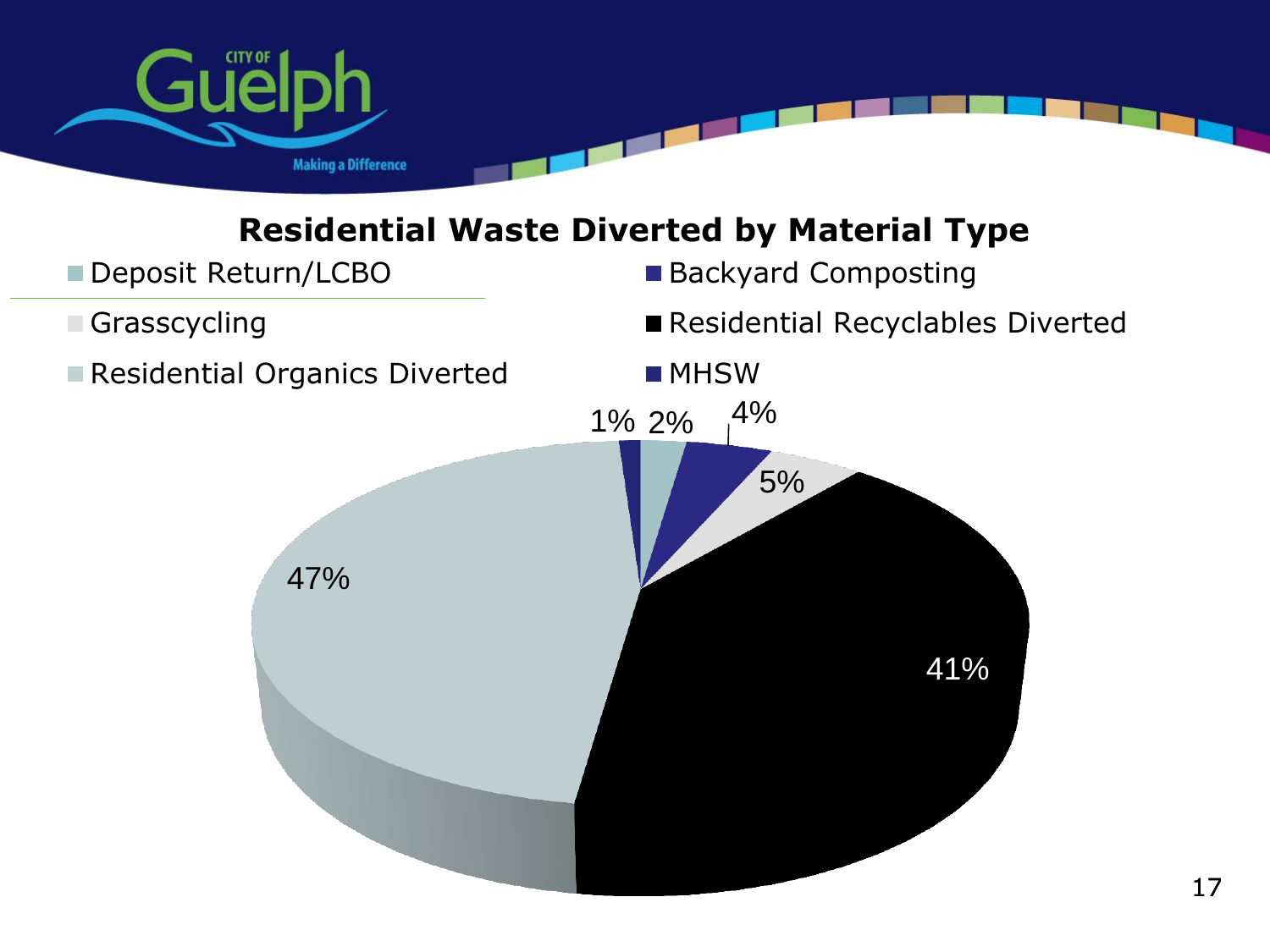

#### **Residential Diversion**

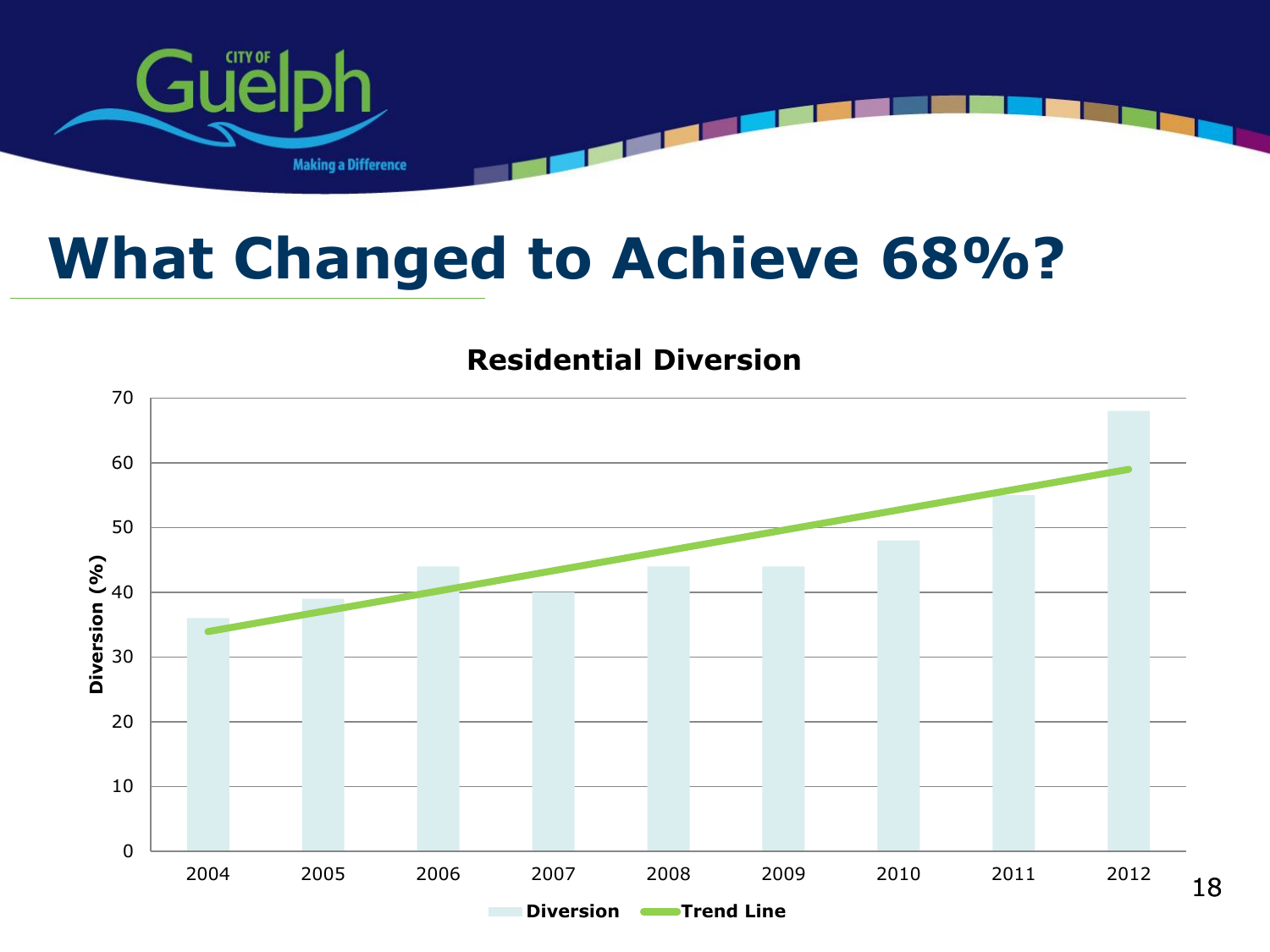

#### **HHW and E-Waste, Clothes, and Tires Recycled**

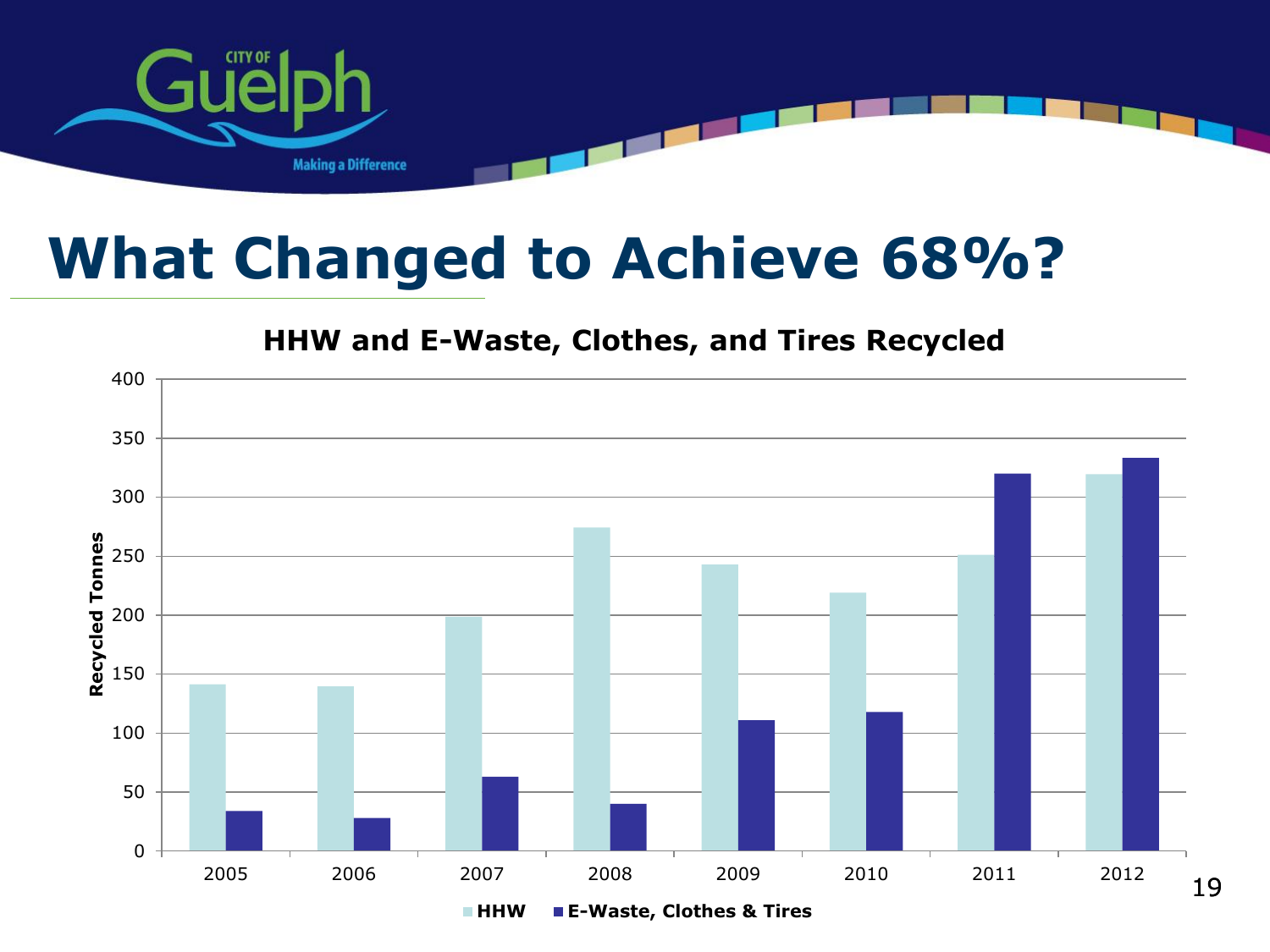

#### **Construction & Demolition Waste Diverted from Landfill**

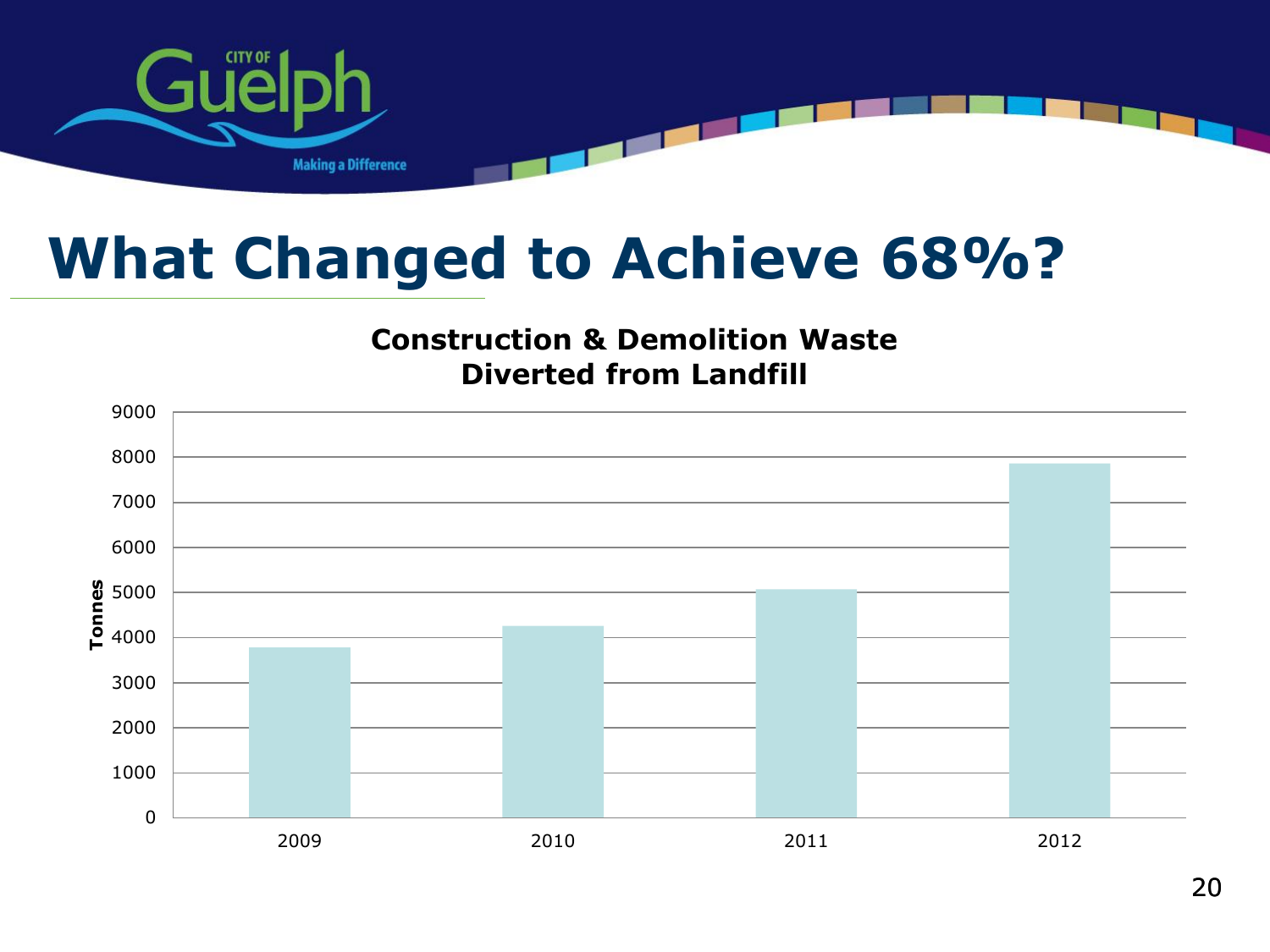

#### **Materials Recovery Facility Processing Rate for Curbside Blue Bag Materials**

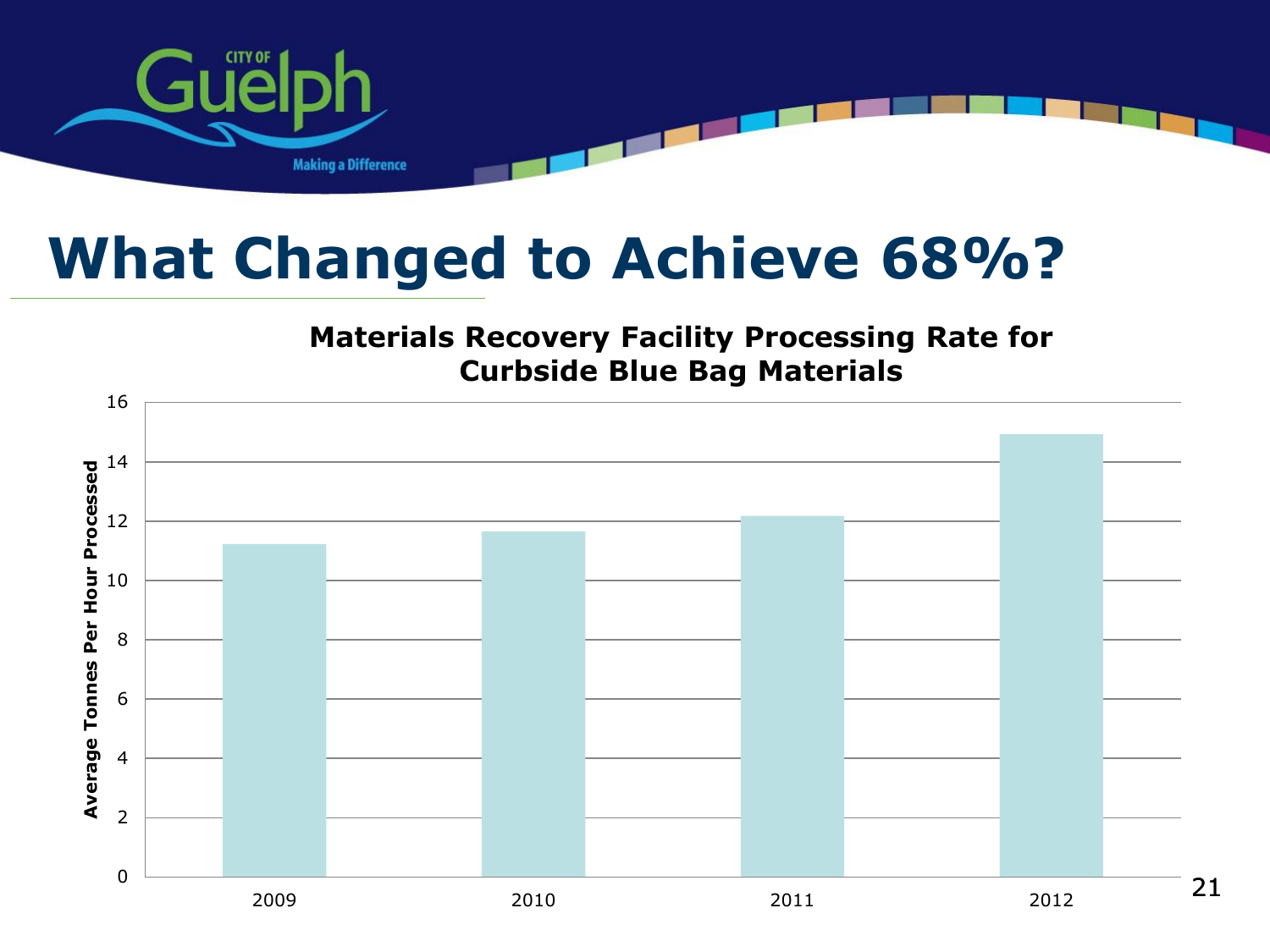

#### **% Solid Waste Resources Budget Increase vs. % Property Tax Increase**

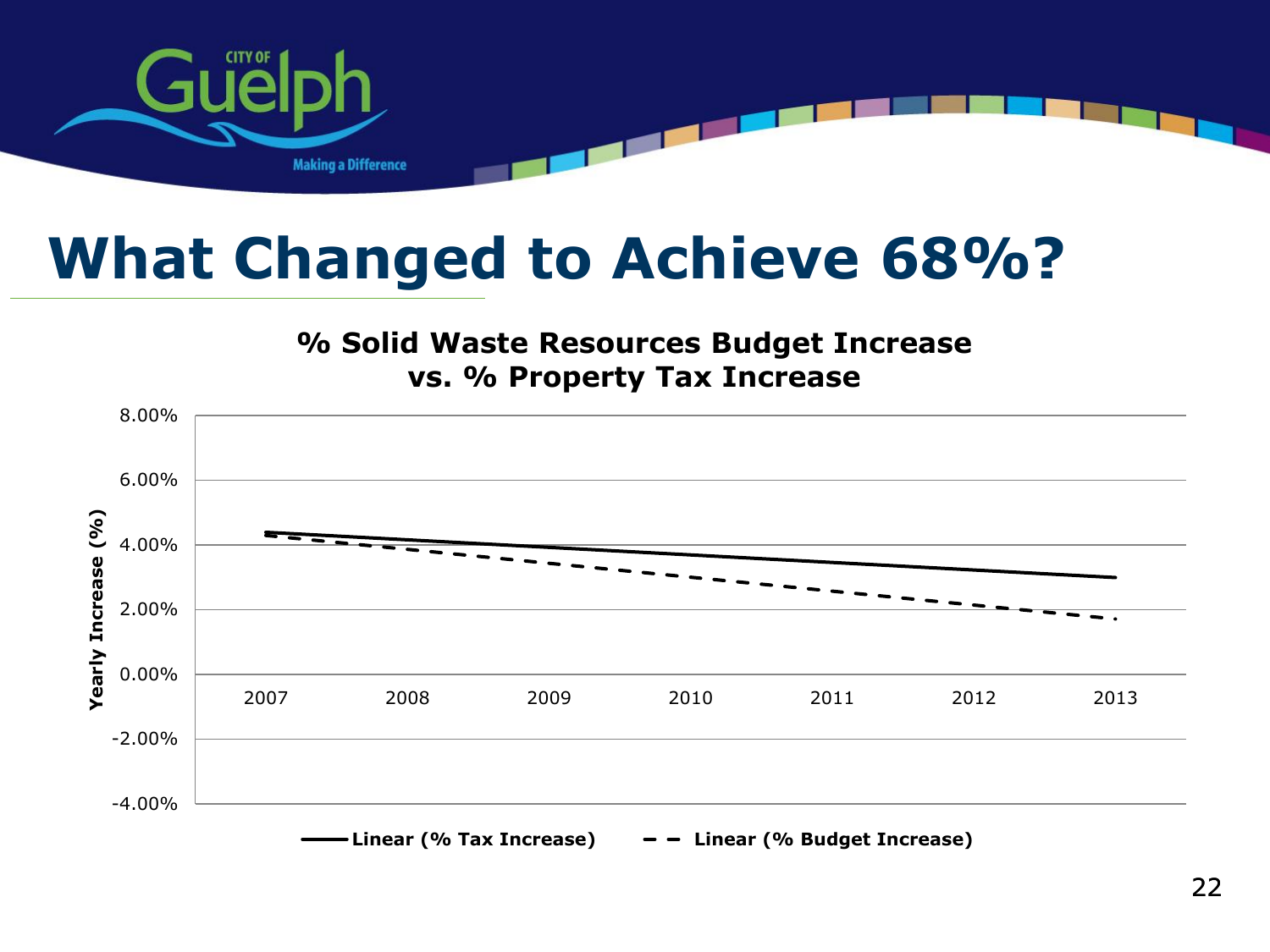

## **What the Future Holds…**

#### **Currently updating our Solid Waste Management Master Plan**

- Anticipate waste reduction target of 70% in next couple of years
- Collection at high rise apartments with negative impact on diversion
- Focus on increased promotion and education
- Diversion of new materials at Public Drop Off or other non-traditional methods